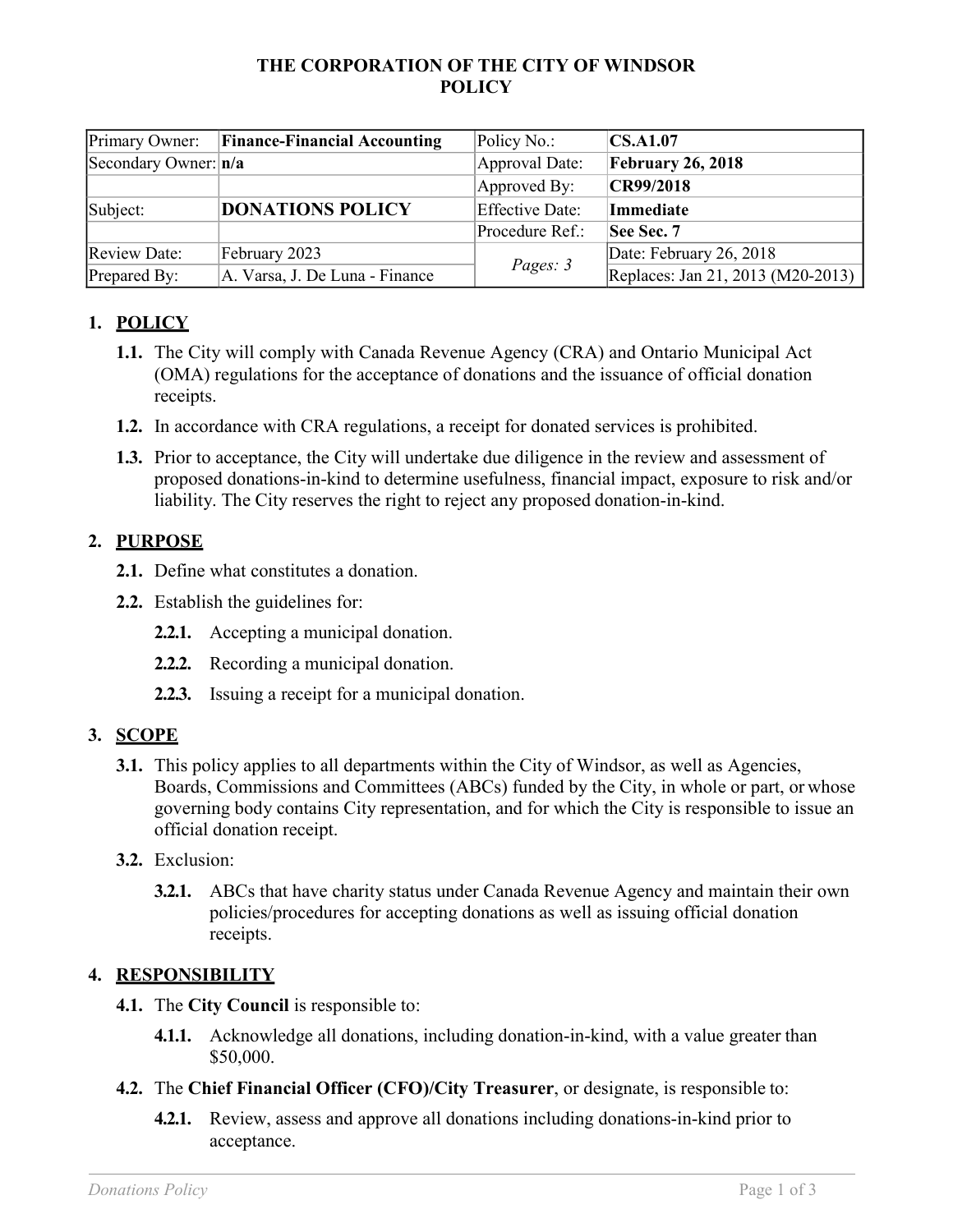- **4.2.2.** Sign all official donation receipts and/or a letter of acknowledgement.
- **4.2.3.** Communicate (as required) this policy and related procedures to all stakeholders.
- **4.2.4.** Direct the review and update of this policy, at a minimum, of every five years.
- **4.3. Executive Directors (or ABC Equivalents)**, working with **Financial Planning Administrators**, are to recommend only those donations that are allowable under this policy and related procedures.
	- **4.3.1.** The Executive Director will consult with the Manager of Financial Accounting prior to assuring that an official donation receipt will be issued to the donor.
	- **4.3.2.** Prepare reports for donations requiring Council presentation and acknowledgement.
- **4.4.** The **Manager of Risk & Insurance**, or designate, is responsible to:
	- **4.4.1.** Assess potential donation-in-kind for property risk and hazard liability.
	- **4.4.2.** Ensure adequate insurance coverage for donation-in-kind (where applicable).
- **4.5.** The **Manager of Financial Accounting**, or designate, is responsible to:
	- **4.5.1.** Review donation support to verify compliance to this policy and related procedures.
	- **4.5.2.** Prepare and issue official donation receipts in accordance with this policy and related procedures.
	- **4.5.3.** Coordinate reports and supporting information for donations requiring council presentation and acknowledgement.
	- **4.5.4.** Ensure proper recording and accounting of all donations.
	- **4.5.5.** Maintain a sequential log of issued official donation receipts.
- **4.6.** The **Financial Planning Administrators** are responsible to:
	- **4.6.1.** Assist with departmental compliance to this policy and related procedures.

#### **5. GOVERNING RULES AND REGULATIONS**

- **5.1.** A donation (gift), as defined in the Income Tax Act, is a voluntary transfer of real or personal property without valuable consideration.
- **5.2.** A donation greater than \$50,000 will be presented to, and acknowledged by, City Council.
- **5.3.** Gifts of a nominal value (donations of used clothes, etc.) will not qualify as a donation-inkind.
- **5.4.** All donations are to be properly recorded and accounted for within CRA, PSAB and/or other related legislative guidelines.
- **5.5.** Donation receipts will not be issued for cash donations under \$10 or for donation-in-kind with a value under \$50.
- **5.6.** Donation of services may be accepted; however, an official receipt for income tax purposes cannot be issued.
- **5.7.** Official donation receipt must meet minimum information requirements as outlined in the Income Tax Act. The official CRA online site should be visited, at a minimum annually, to ensure compliance with the most recent requirements.
- **5.8.** Donations received must be recorded in a sequential receipt log.